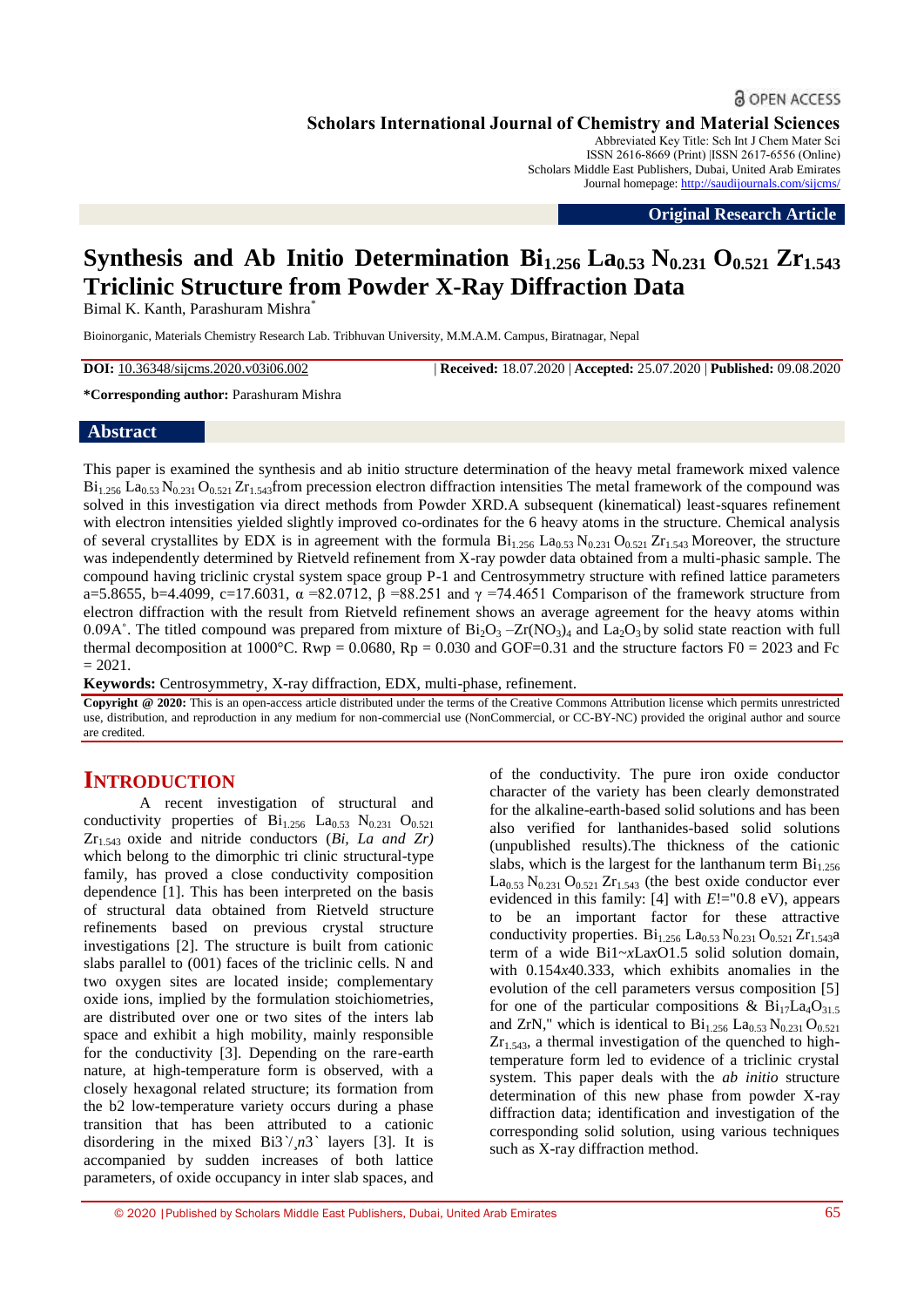## **MATERIAL AND METHOD**

All chemicals used were analytical grade. A polycrystalline sample of  $Bi_{1,256}$   $La_{0,53}$   $N_{0,231}$   $O_{0,521}$   $Zr_{1,543}$ was synthesized by a standard solid state reaction using a mixture of high purity reagents of  $Bi<sub>2</sub>O<sub>3</sub> Zr(NO<sub>3</sub>)<sub>4</sub>$  and  $La_2O_3$  which contained mixed valence as the starting materials in the molar ratio of 1: 1: 1. The mixture was ground carefully, homogenized thoroughly with methanol (99%) in an agate mortar pestle and then packed into an alumina crucible and calcined at 1000°C in air for 30h with several intermediate grindings [6]. Finally the product was pressed into pallets and sintered at 100 K/h. Powder X-ray diffraction (XRD) data were collected at room temperature in the angular range of 2θ  $=10$  to 90 with scan step width of 0.02 $^{\circ}$  and a fixed containing time of 15 s using Philips powder diffractometer with graphite monochromatic CuKa radiation. The powder was rotated during the data collection to minimize preferred Orientation effect if any. The program TREOR in CRYSFIRE was used to index the powder pattern which give triclinic cell system.SIRPOW92 was used to locate the positional parameters of constituent atoms. The full pattern is fitting and peak decomposition in the space group P-1 using check cell program. The structural parameters were refined by the Rietveld method using the JANA program which gave at  $1000^{\circ}$ C. Rwp = 0.0680, Rp = 0.030 and GOF=0.31 and the structure factors  $F0 =$ 2023 and Fc =  $2021$ . The density is determined by Archimedes principle.

#### **RESULTS AND DISCUSSIONS**

The crystal structure of  $Bi<sub>1.256</sub>$  La<sub>0.53</sub> N<sub>0.231</sub>  $O_{0.521}$  Zr<sub>1.543</sub> is as shown in figure 7. The zirconium occupies the MO6 position in the perovskite layer. However, the continuous O–La–O chains expected in a simple perovskite is disrupted at every  $n = 4$  along the  $c$ 

axis by  $[Bi2O2]^{2+}$  layers. The Zr–N distances range from  $1\times301(4)$  to  $2\times557\text{\AA}$  with alternate bonds being long and short to result in a zigzag arrangement of  $ZrO<sub>3</sub><sup>-2</sup>$  octahedra [7]. The range of the Zr- N and La–O distances calculated appear to be rather large than those reported in the literature for similar systems. However, more accurate bond lengths have been obtained via neutron diffraction studies for  $Bi<sub>1.256</sub> La<sub>0.53</sub> N<sub>0.231</sub> O<sub>0.521</sub>$  $Zr_{1.543}$  [8]. The differences in ionic radii of Bi, La and  $Zr$ ions also appear to influence the tilt and distortion of the  $ZrO3^{-2}$  octahedra. The Bi–O distances range from  $2\times25$  Å to  $3\times31$  Å. The structure  $Bi_{1.256}$  La<sub>0.53</sub> N<sub>0.231</sub>  $O_{0.521} Zr_{1.543}$  has three Bi atoms in the asymmetric unit with one of the atoms  $[Bi(3)]$  forming the  $[Bi2O2]2+$ layer, while the other two  $[Bi(1)$  and  $Bi(2)$ ] belong to the perovskite layers. Bi (1) and Bi (2) are coordinated to 12 oxygen atoms and Bi(3) is coordinated to 8 oxygens. The structure of  $Bi_{1,256}$   $La_{0.53}$   $N_{0.231}$   $O_{0.521}$  $Zr_{1.543}$  is refined using the Rietveld method in the space group *P-1*. However, it is noteworthy that earlier reports [10] on thin films of this material demonstrate that it is ferroelectric when grown in specified directions. This suggests the possibility of centrosymmetric arrangements in specific domains in certain crystallographic directions. The occupancy refinements suggest that only in case of  $Bi_{1.256}$   $La_{0.53}$   $N_{0.231}$   $O_{0.521}$  $Zr_{1.543}$  the  $Zr$  cations get localized in the Bi2O2 layers. However, it is hard to ascertain this feature since the scattering factors for X-rays for Bi and Zr are nearly the same. On the other hand, it is clear that in the other two compounds the Bi/Zr cations are distributed in both Bi2O2 and the perovskite layers. Table 2provides a list of valence bond sums [11] in all these three structures, which indicate a measure of the extent of disorder in these phases. It also compares the tendency of the three oxides to incorporate A type cations in the [Bi2O2] layer and the perovskite layers [12].



**Fig-1: Powder XRD spectra of Bi1.256 La0.53 N0.231 O0.521 Zr1.543**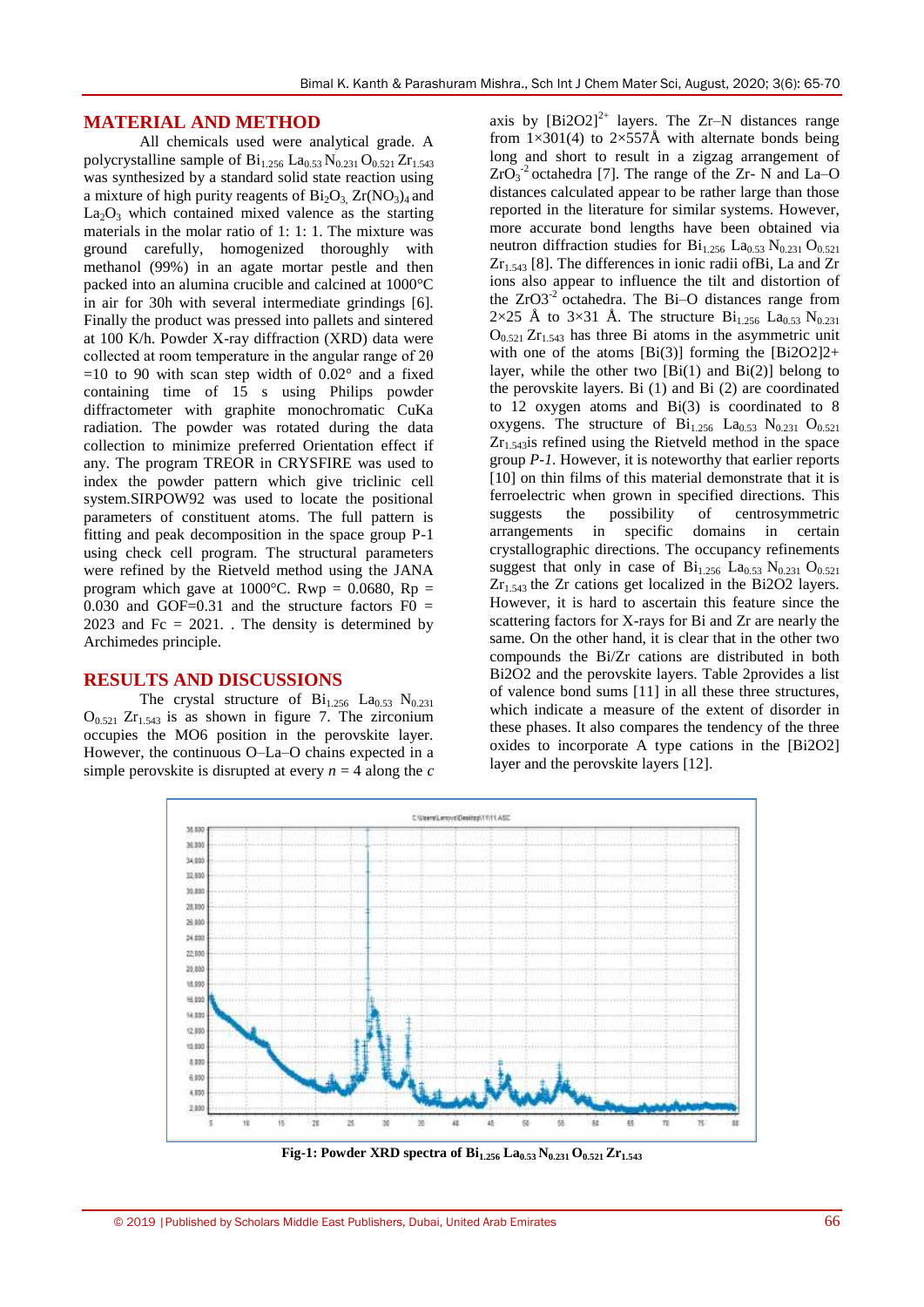#### **Crystal structures**

High-resolution data set was collected for  $Bi_{1.256}$  La<sub>0.53</sub> N<sub>0.231</sub> O<sub>0.521</sub> Zr<sub>1.543</sub> on a Philips powder diffractometer utilizing CuKαradiation. The refinement was done using the JANA2006 software. As in the case of  $Bi_{1.256}$   $La_{0.53}$   $N_{0.231}$   $O_{0.521}$   $Zr_{1.543}$  [13-16], indexing the powder patters was not straightforward as two sets of Miller indices are possible for the strongest reflections yielding two alternative unit cells which led to close residuals upon LeBail full-pattern decomposition. Subsequent Rietveld refinements clearly ruled out one

of these due to intolerably dissimilar La–O distances in the  $Bi<sub>2</sub>O3<sup>-3</sup>$  anion. Final Rietveld refinement plot for  $Bi_{1.256}$  La<sub>0.53</sub> N<sub>0.231</sub> O<sub>0.521</sub> Zr<sub>1.543</sub>43 is given in Figure. 3; general projection of the Perovskite crystal structure is shown in Figure 2; the refinement results are collected in Tables 1.For  $Bi_{1.256}$   $La_{0.53}$   $N_{0.231}$   $O_{0.521}$   $Zr_{1.543}$ structures was refined from routine XRD data to confirm the same atomic arrangement; these refinements also converged to reasonable R values. Just traces of by-products were present which could not be identified as their estimated content is below 1%.



**Fig-2: Rietveld refinement of Bi1.256 La0.53 N0.231 O0.521 Zr1.543**



**Fig-3: Perovskite structure of Bi1.256 La0.53 N0.231 O0.521 Zr1.543**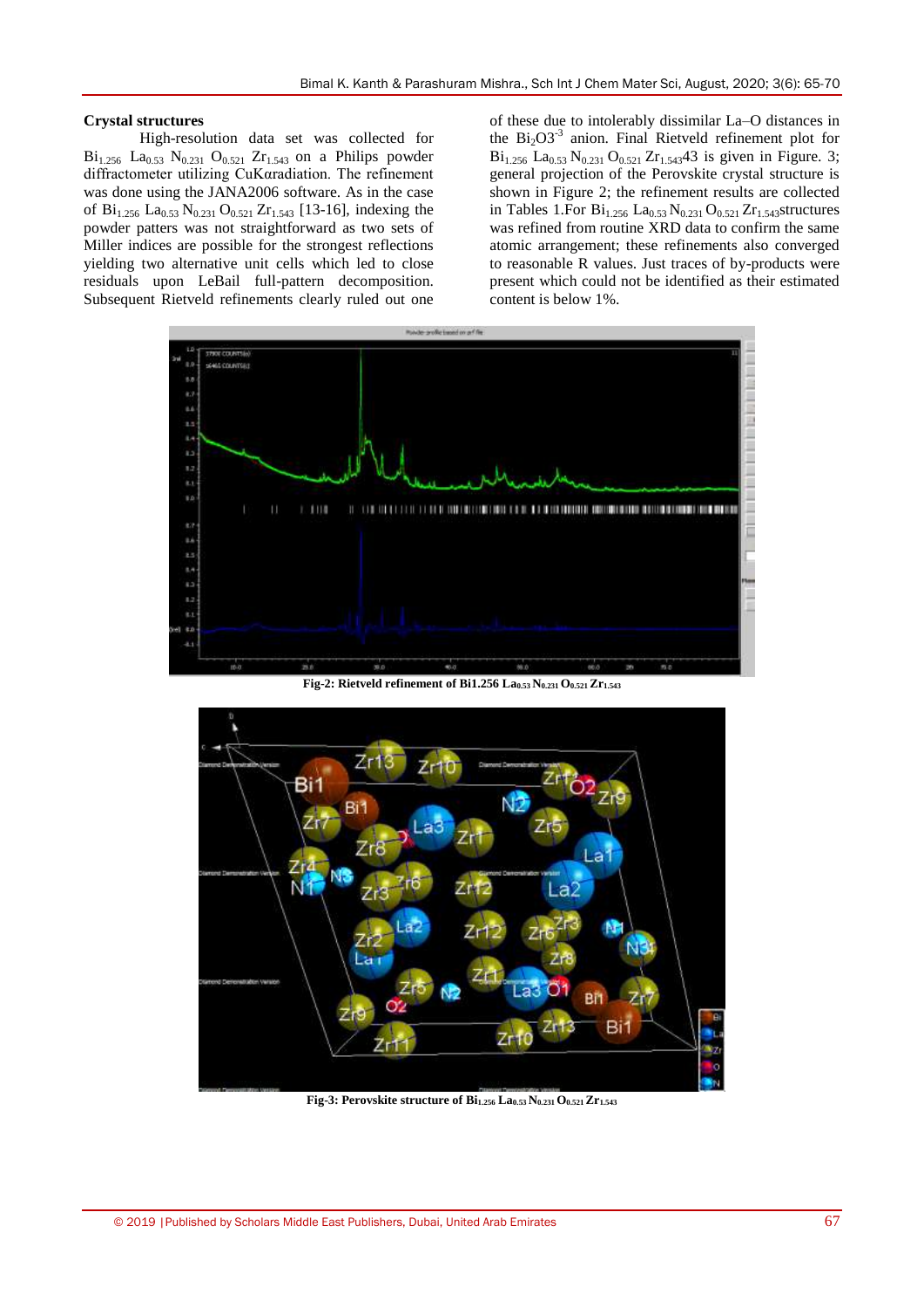

**Fig-3: General projection of polyhedron type structure of Bi1.256 La0.53 N0.231 O0.521 Zr1.543**

| Formula sum             | $Bi_{1.256}$ $La_{0.53}$ $N_{0.231}$ $O_{0.521}$ $Zr_{1.543}$                            |
|-------------------------|------------------------------------------------------------------------------------------|
| Formula weight          | $488.4$ g/mol                                                                            |
| <b>Crystal system</b>   | triclinic                                                                                |
| Space-group             | $P-1(2)$                                                                                 |
| <b>Cell parameters</b>  | a=5.0302 Å b=7.2625 Å c=8.3400 Å $\alpha$ =74.3014° $\beta$ =84.4133° $\gamma$ =74.2675° |
| <b>Cell ratio</b>       | $a/b=0.6926$ b/c=0.8708 c/a=1.6580                                                       |
| Cell volume             | $282.23 \text{ Å}^3$                                                                     |
| Z                       | $\mathfrak{D}$                                                                           |
| Calc. density           | 5.74684 $g/cm^3$                                                                         |
| Meas. density           | $5.7659$ g/cm <sup>3</sup>                                                               |
| <b>Pearson code</b>     | aP43                                                                                     |
| <b>Formula</b> type     | N2O4P6Q6R25                                                                              |
| <b>Indexes</b>          | $-1 \le h \le 2, 0 \le k \le 2, -1 \le k \le 3$                                          |
| <b>Wyckoff sequence</b> | i21f                                                                                     |

# **Table-1: Crystallographic data after Rietveld refinement**

|  |  |  | <b>Table-2: Fraction Atomic parameters</b> |
|--|--|--|--------------------------------------------|
|--|--|--|--------------------------------------------|

| Atom            | Ox.            | Wyck. | <b>Site</b>  | <b>S.O.F.</b> | x/a        | v/b        | z/c     | $U[\AA^2]$ |
|-----------------|----------------|-------|--------------|---------------|------------|------------|---------|------------|
| Bi1             | 3              | 2i    | 1            |               | $-0.00536$ | 0.10643    | 0.20272 | 0.0380     |
| La1             | 3              | 2i    | 1            |               | $-0.66940$ | 0.30889    | 0.87557 | 0.0380     |
| La <sub>2</sub> | 3              | 2i    | $\mathbf{1}$ |               | $-1.02512$ | 0.57776    | 0.25235 | 0.0380     |
| La3             | 3              | 2i    | 1            |               | $-0.41060$ | 0.19881    | 0.42437 | 0.0380     |
| Zr1             | 4              | 2i    | 1            |               | $-0.57773$ | 0.24545    | 0.53666 | 0.0380     |
| Zr2             | 4              | 2i    | 1            |               | $-0.71116$ | 0.60189    | 0.18303 | 0.0380     |
| Zr3             | 4              | 2i    | 1            |               | $-0.76396$ | 0.43947    | 0.24622 | 0.0380     |
| Zr4             | $\overline{4}$ | 2i    | 1            |               | $-0.52333$ | 0.34626    | 0.04873 | 0.0380     |
| Zr5             | $\overline{4}$ | 2i    | 1            |               | $-0.53518$ | 0.20067    | 0.76182 | 0.0380     |
| Zr6             | 4              | 2i    | 1            |               | $-0.67793$ | 0.40350    | 0.33281 | 0.0380     |
| Zr7             | $\overline{4}$ | 2i    | 1            |               | $-0.29135$ | 0.17799    | 0.10042 | 0.0380     |
| Zr8             | $\overline{4}$ | 2i    | 1            |               | $-0.87047$ | 0.29054    | 0.28411 | 0.0380     |
| Zr9             | $\overline{4}$ | 2i    | 1            |               | $-0.53782$ | 0.10083    | 0.96235 | 0.0380     |
| Zr10            | 4              | 1f    | $-1$         |               | $-1/2$     | $\theta$   | 1/2     | 0.0380     |
| Zr11            | 4              | 2i    | 1            |               | 0.30565    | $-0.01498$ | 0.15334 | 0.0380     |
| Zr12            | $\overline{4}$ | 2i    | 1            |               | $-0.31980$ | 0.42431    | 0.49792 | 0.0380     |
| Zr13            | $\overline{4}$ | 2i    | 1            |               | 0.23623    | 0.01199    | 0.35639 | 0.0380     |
| 01              | $\overline{2}$ | 2i    | 1            |               | $-0.16966$ | 0.22472    | 0.33583 | 0.0380     |
| O <sub>2</sub>  | $\overline{c}$ | 2i    | 1            |               | $-0.11962$ | $-0.09476$ | 0.13916 | 0.0380     |
| N1              | 3              | 2i    | 1            |               | $-0.88339$ | 0.41703    | 0.08263 | 0.0380     |
| N <sub>2</sub>  | 3              | 2i    | 1            |               | $-0.12394$ | $-0.14891$ | 0.32576 | 0.0380     |
| N <sub>3</sub>  | 3              | 2i    | 1            |               | $-0.10011$ | 0.37329    | 0.09634 | 0.0380     |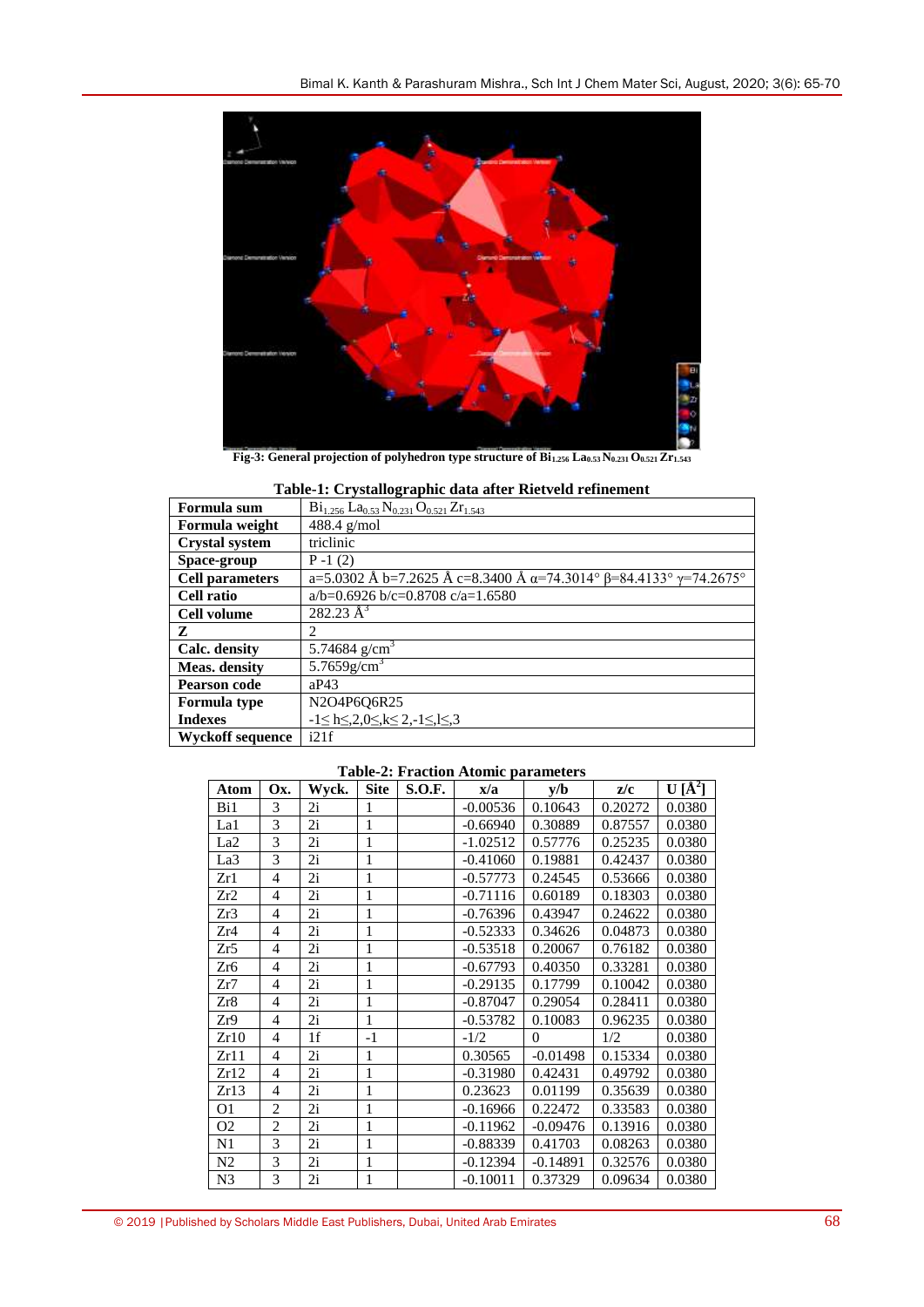|                 |                 | rabic of belected bond angles |                 |                    |                   |
|-----------------|-----------------|-------------------------------|-----------------|--------------------|-------------------|
| Atom 1          | Atom 2          | <b>Atom Code</b>              | Atom 3          | <b>Atom Code 2</b> | <b>Bond angle</b> |
| Bi1             | 01              | 18555011                      | Zr7             | 11555011           | 87.657            |
|                 | 01              | 18555011                      | Zr11            | 15555011           | 142,246           |
|                 | 01              | 18555011                      | Zr13            | 17555011           | 82.017            |
|                 | 01              | 18555011                      | N3              | 22555011           | 71.966            |
|                 | 01              | 18555011                      | <b>O2</b>       | 19555011           | 124.559           |
|                 | 01              | 18555011                      | Zr8             | 12655011           | 55.503            |
|                 | 01              | 18555011                      | N2              | 21555011           | 92.567            |
|                 | 01              | 18555011                      | N1              | 20655011           | 81.950            |
|                 | Zr7             | 11555011                      | Zr11            | 15555011           | 129.753           |
|                 | Zr7             | 11555011                      | Zr13            | 17555011           | 164.067           |
|                 | Zr7             | 11555011                      | N3              | 22555011           | 66.185            |
|                 | N3              | 22555011                      | Ο2              | 19555011           | 125.363           |
|                 | N3              | 22555011                      |                 | 12655011           | 60.076            |
|                 | N3              |                               | Zr8<br>N2       | 21555011           |                   |
|                 | N3              | 22555011                      | $\overline{N1}$ | 20655011           | 149.571           |
|                 |                 | 22555011                      |                 |                    | 28.894            |
| La1             | Zr5             | 9555011                       | La <sub>2</sub> | 3366021            | 92.393            |
|                 | Zr5             | 9555011                       | <b>O2</b>       | 19456021           | 68.926            |
|                 | Zr9             | 13555011                      | La <sub>2</sub> | 3366021            | 132.607           |
|                 | Zr9             | 13555011                      | <b>O2</b>       | 19456021           | 64.325            |
|                 | Zr9             | 13555011                      | Zr2             | 6466021            | 95.447            |
|                 | Zr9             | 13555011                      | N1              | 20556011           | 100.488           |
|                 | Zr9             | 13555011                      | N3              | 22466021           | 146.472           |
|                 | La <sub>2</sub> | 3366021                       | N3              | 22466021           | 66.902            |
|                 | La <sub>2</sub> | 3366021                       | Zr11            | 15556021           | 125.495           |
|                 | <b>O2</b>       | 19456021                      | Zr2             | 6466021            | 144.622           |
|                 | N3              | 22466021                      | Zr11            | 15556021           | 162.579           |
| La <sub>2</sub> | Zr3             | 7555011                       | Zr2             | 6555011            | 46.610            |
|                 | Zr3             | 7555011                       | La1             | 2366021            | 137.766           |
|                 | Zr3             | 7555011                       | N1              | 20555011           | 51.896            |
|                 | Zr3             | 7555011                       | N2              | 21465011           | 129.414           |
|                 | Zr3             | 7555011                       | <b>O2</b>       | 19465011           | 126.029           |
|                 | Zr3             | 7555011                       | N3              | 22455011           | 75.341            |
|                 | La1             | 2366021                       | Zr5             | 9366021            | 36.613            |
|                 | Zr6             | 10555011                      | Zr8             | 12555011           | 47.597            |
|                 | N1              | 20555011                      | Zr5             | 9366021            | 122.474           |
|                 | N2              | 21465011                      | 02              | 19465011           | 39.792            |
|                 | N2              | 21465011                      | N3              | 22455011           | 152.401           |
|                 | $\overline{N2}$ | 21465011                      | Zr5             | 9366021            | 55.077            |
|                 | <b>O2</b>       | 19465011                      | N3              | 22455011           | 118.897           |
|                 | <b>O2</b>       |                               | Zr5             |                    |                   |
|                 |                 | 19465011                      |                 | 9366021            | 54.244            |
|                 | N3              | 22455011                      | Zr5             | 9366021            | 99.525            |
| La <sub>3</sub> | Zr1             | 5555011                       | 01              | 18555011           | 145.411           |
|                 | Zr1             | 5555011                       | Zr10            | 14555011           | 79.278            |
|                 | Zr6             | 10555011                      | Zr12            | 16555011           | 78.383            |
|                 | Zr6             | 10555011                      | Zr13            | 17556021           | 148.425           |
| Zr1             | La3             | 4555011                       | Zr6             | 10555011           | 67.615            |
|                 | La <sub>3</sub> | 4555011                       | Zr10            | 14555011           | 58.322            |
|                 | N2              | 21456021                      | Zr13            | 17556021           | 96.571            |
|                 | N2              | 21456021                      | Zr12            | 16466021           | 107.508           |
|                 | Zr12            | 16555011                      | Zr13            | 17556021           | 90.066            |
|                 | Zr12            | 16555011                      | Zr12            | 16466021           | 50.934            |
|                 | Zr13            | 17556021                      | Zr12            | 16466021           | 136.453           |
| Zr2             | Zr3             | 7555011                       | Zr6             | 10555011           | 30.028            |
|                 | Zr3             | 7555011                       | La <sub>2</sub> | 3555011            | 56.513            |
| <b>O1</b>       | La3             | 4555011                       | Bi1             | 1555011            | 126.898           |
|                 | La3             | 4555011                       | Zr8             | 12655011           | 159.757           |
|                 | La3             | 4555011                       | N3              | 22555011           | 131.975           |
|                 | La3             | 4555011                       | Zr12            | 16555011           | 66.452            |
|                 | La3             | 4555011                       | Zr13            | 17555011           | 127.375           |
|                 | La3             | 4555011                       | Zr7             | 11555011           | 95.178            |
|                 | Bi1             | 1555011                       | Zr8             | 12655011           | 72.254            |
|                 | Bi1             | 1555011                       | N3              | 22555011           | 59.364            |
|                 | Bi1             | 1555011                       | Zr12            | 16555011           | 166.607           |
| N1              | N3              | 22455011                      | Zr3             | 7555011            | 117.790           |
|                 | N3              | 22455011                      | Zr8             | 12555011           | 80.646            |
|                 | N3              | 22455011                      | Zr4             | 8555011            | 147.681           |
|                 | N3              | 22455011                      | N3              | 22465021           | 108.028           |
|                 | N3              | 22455011                      | N1              | 20365021           | 69.547            |
|                 | N <sub>3</sub>  | 22455011                      | La2             | 3555011            | 89.041            |
|                 |                 |                               |                 |                    |                   |
|                 | N <sub>3</sub>  | 22455011                      | Zr2             | 6555011            | 135.809           |
|                 | N <sub>3</sub>  | 22455011                      | <b>La1</b>      | 2554011            | 104.767           |
|                 | N3              | 22455011                      | Zr6             | 10555011           | 117.167           |
|                 | N3              | 22455011                      | Bi1             | 1455011            | 48.004            |

**Table-3: Selected bond angles**